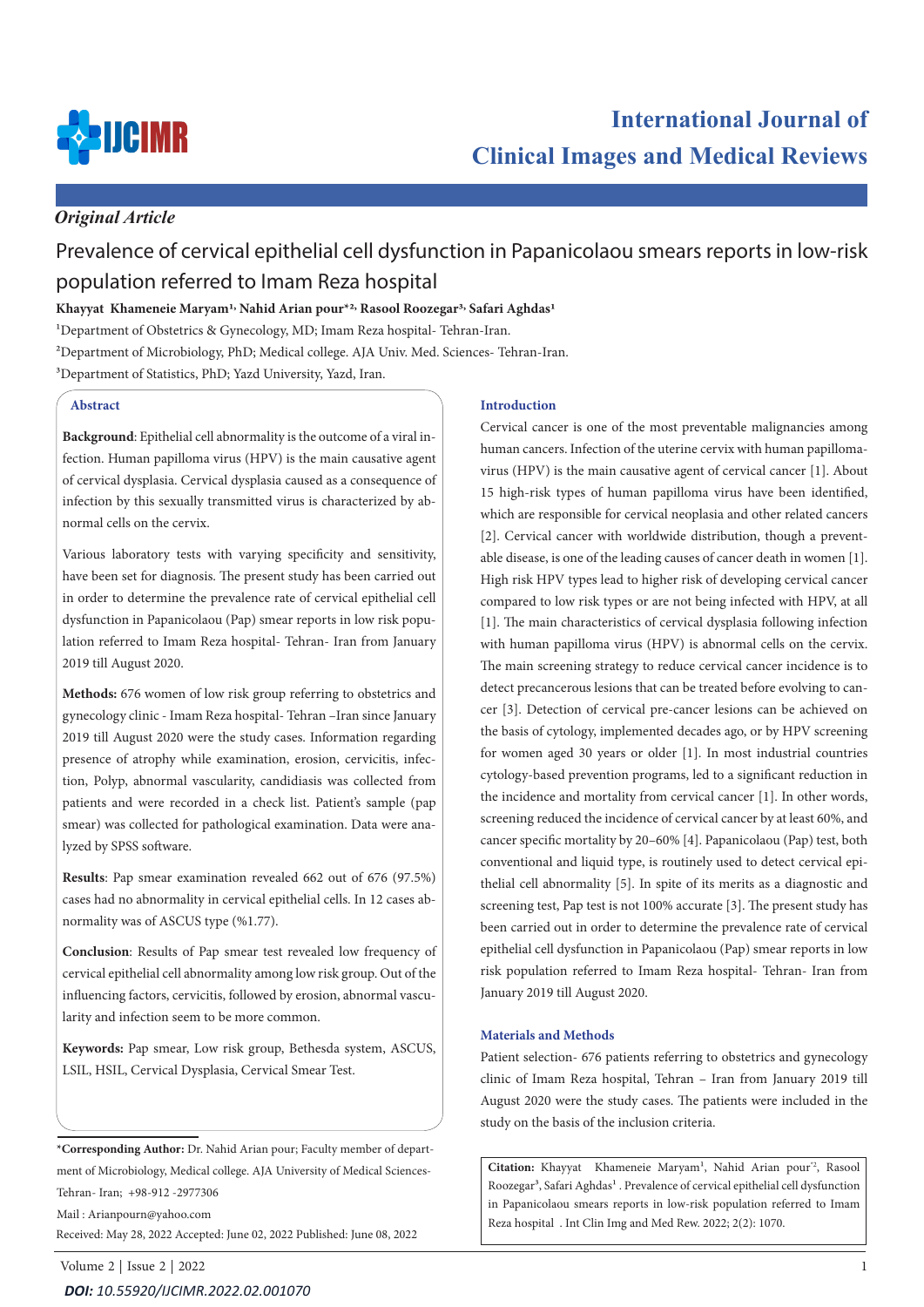Inclusion criteria: Absence of risk factors for cervical cancer including having single partnership, pap smear test performed by a particular pathology laboratory, low risk cases.

Exclusion criteria –Multiple sex partners of herself or husband, pap smear test performed by other pathology laboratories, immune-suppressed patients, patients diagnosed suffering genital wart, presence of previous epithelial cell abnormality in PAP tests performed earlier, use of vaginal lubricant, gel or any cream or having intercourse 48 hours prior to sample collection, previous positive HPV test.

Study cases- Patients' age ranged from 20 up to 79 years. All the cases were married with different number of children born by Normal Vaginal Delivery (NVD) or cesarean section or both.

Methodology- Patients were examined for the presence of infection and any macroscopic abnormality. A pap smear was collected from every patient. An expert performed the PAP test sampling and fixation throughout the study to minimize the errors. Patients were asked to get the pathological examination of the smear done from a specific laboratory.

A questionnaire containing questions regarding the age, marriage age, number of sex partners, number of deliveries and abortions, kind of contraceptives used, … was filled by every patient. Result of pap smear and cervix outlook are the parameters considered in this study. A consent form was signed by each patient. Patients grouping and complications are presented in Table 1. SPSS software was used for statistical analysis of the data.

#### **Results**

Study cases- Patients' age ranged from 20 up to 79 years with mean and median of 40±13.62 and 40.69±13.62 years respectively. Kolmogorov-Smirnov [6] and Shapiro-Wilk [7] tests indicate a normal distribution of the data (p>0.05). All the patients were married. Mean and median of their marriage age were 20±3.987 and 19.97±3.987 years respectively. Their minimum and maximum marriage age were 12 and 43 years respectively. Kolmogorov-Smirnov and Shapiro-Wilk tests indicate a normal distribution of the data of this variable (p>0.05). 97.5% of patients had one sex partner while 2.4% cases had married for the second

| Group        | Age<br>Range | No. of<br><b>Normal</b><br>Cases | Common clinical complications |              |              |              |                |                          |                         |  |
|--------------|--------------|----------------------------------|-------------------------------|--------------|--------------|--------------|----------------|--------------------------|-------------------------|--|
| No.          |              |                                  | Cervicitis                    | Atrophy      | Infection    | Erosion      | Candidiasis    | Polyp                    | Abnormal<br>Vascularity |  |
| I            | $20 - 29$    | 75                               | 53                            | $\mathbf{1}$ | 13           | 33           | 8              | $\overline{\phantom{a}}$ | 1                       |  |
| $\mathbf{I}$ | $30 - 39$    | 79                               | 21                            | $\mathbf{1}$ | 9            | 23           | $\overline{4}$ | 3                        | $\mathbf{1}$            |  |
| III          | $40 - 49$    | 81                               | 17                            | 7            | 15           | 19           | 17             | $\mathbf{1}$             | $\mathbf{1}$            |  |
| IV           | $50 - 59$    | 59                               | $\sqrt{5}$                    | 52           | 16           | 6            | 7              | $\overline{2}$           | $\mathbf{1}$            |  |
| $\mathbf{V}$ | $60 - 69$    | 16                               |                               | 26           | 10           |              | 3              | 1                        |                         |  |
| VI           | 70-79        | $\overline{4}$                   | $\overline{4}$                | 8            | $\mathbf{1}$ | $\mathbf{1}$ | $\overline{2}$ | 1                        |                         |  |
| Total        | 676          | 314                              | 100                           | 95           | 64           | 82           | 41             | 8                        | $\overline{4}$          |  |

*Table 1- Common complications of different age groups*

*Table 2: Cases with Normal epithelium*

| Group       | Age       | No. in        | Microscopic Findings of patients' samples |                        |                            |                          |                                |  |  |  |
|-------------|-----------|---------------|-------------------------------------------|------------------------|----------------------------|--------------------------|--------------------------------|--|--|--|
| No.         | Range     | each<br>group | <b>Normal</b><br>PAP smear                | Mild In-<br>flammation | Moderate In-<br>flammation | Severe Inflam-<br>mation | Atrophy in<br><b>PAP</b> Smear |  |  |  |
| $\mathbf I$ | $19-29$   | 185           | 85                                        | 33                     | 46                         | 18                       |                                |  |  |  |
| II          | $30 - 39$ | 142           | 61                                        | 26                     | 38                         | 13                       |                                |  |  |  |
| III         | $40 - 49$ | 155           | 64                                        | 40                     | 36                         | 12                       | 13                             |  |  |  |
| IV          | $50 - 59$ | 131           | 73                                        | 20                     | 32                         | 6                        | 45                             |  |  |  |
| V           | $60 - 69$ | 45            | 30                                        | 6                      | 6                          | $\mathbf{1}$             | 35                             |  |  |  |
| VI          | 70-79     | 18            | $\overline{3}$                            | $\overline{4}$         | 3                          | $\overline{\phantom{a}}$ | 16                             |  |  |  |
| Total       |           | 676           |                                           |                        |                            |                          |                                |  |  |  |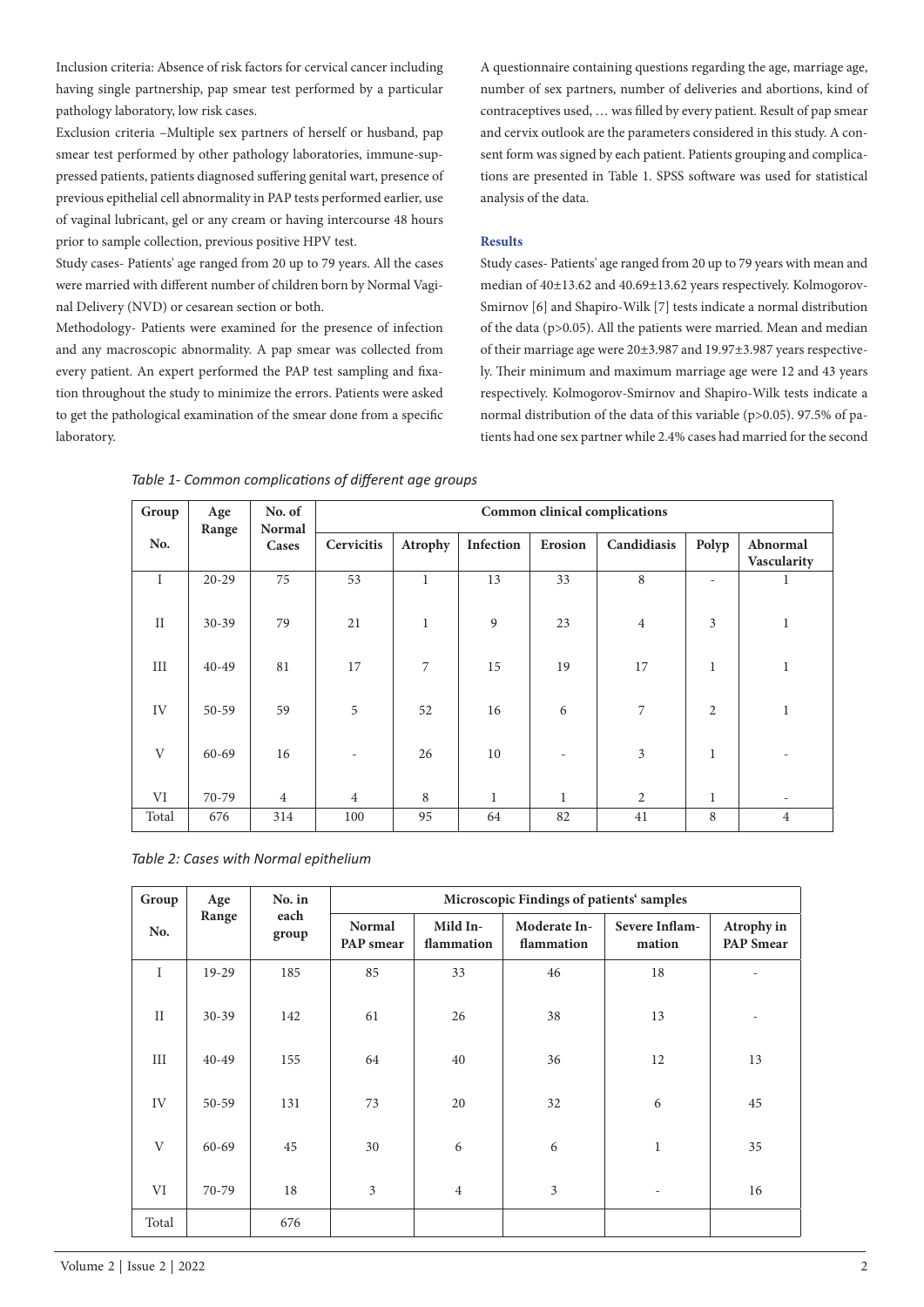

*Scattered Diagram 1- Relationship between age and type of epithelial abnormality* 



*Figure 1: Type of contraceptive used by patients IUD= Intra Uterine Device OCP= Oral contraceptive pills, WD=withdrawal COND= condom TL= Tubal ligation VAS=Vasectomy*

time (considered as 2 partners). One case did not answer this question. 46.4% of patients had normal cervix. According to the information obtained from the questionnaire, 163 cases had given birth to child by both vaginal (41.5%) as well as cesarean section (58.5%) and 37 cases (18.5%) had no history of delivery. Maximum and minimum normal vaginal delivery were 8 and 0 respectively. 77 cases had delivery one year after first intercourse, while 2, 56,17, 7, 3 and 1 cases delivered their first child one and half, 2, 3, 4, 5 and 6 years after the first intercourse, respectively. Total number of abortions reported was 170 out of 676 cases. Microscopic examination of pap smears revealed 662 out of 676 (97.5%) cases had no abnormality in cervical epithelial cells (Table 2). Microscopic findings of patients' sample are also illustrated in Table 2 revealing that 14 (%2.07) patients showed epithelial cell abnormality in their pap smears: In 12 cases abnormality was of ASCUS type (%1.77). No patients had HSIL, 2 patients had LSIL, one in each age groups of 30-39 and 40-49 years. 16.1% of cases suffered cervical





atrophy, 2 cases had vaginosis and 2 patients were infected with Candida. The commonest complication in this group was cervicitis which was observed in 6 cases, erosion was observed in 4 cases and infection due to Candidiasis in 2 cases, atrophy was observed by direct observation in 1 case. Out of these 14 cases, 3 had normal vaginal examination. The mean of ASCUS cases was 4.44 that was found in age group of 60-69 years. The marriage age was the only influencing variable on mild form (p<0.05) with about 9% increase in it.

Different types of contraceptives used by patients are presented in Figure I. η^2test was used to find out if the type of contraceptive used and inflammation caused while collecting sample for Pap smear are co-related. The statistical analysis using Phi test with Phi correlation coefficient of 0.175 and Cramer

correlation coefficient of 0.087 indicates a non- significant relationship.

χ2 test was used to find out if the type of delivery and inflammation caused while collecting sample for Pap smear are co-related. The value of 5.36 indicates that there is non- significant relationship.

To find out if the number of deliveries and inflammation caused while collecting sample for Pap smear are co-related, χ2 test was used. Pearson Chi-Square test with 44 degrees of freedom is equal to 67.53 which is significant at 5% level. Their co-relation on the basis of Phi test with Phi correlation coefficient of 0.350 and Cramer correlation coefficient of 0.175 indicates a significant correlation.

To find out if the number of abortions and inflammation caused while collecting sample for Pap smear are co-related we used χ2 test. Pearson Chi-Square test shows a non- significant relationship. Their corelation on the basis of Phi test with Phi correlation coefficient of 0.162 and Cramer correlation coefficient of 0.081 is non-significant.

To find out the relationship between patients' age and inflammation due to sample collection for PAP test using η^2 relation coefficient, shows a weak significant relationship.

To find out the strongest relationship for a particular variable, scatter diagram – 1 is drawn. According to the scatter diagram - 1, age is the only determinant factor for ASCUS (p<0.05) and no other factor is so effective. Also, by a single year increase in the age, the rate of AS-CUS increases up to 8%; which is equal to 1.083 times its probability.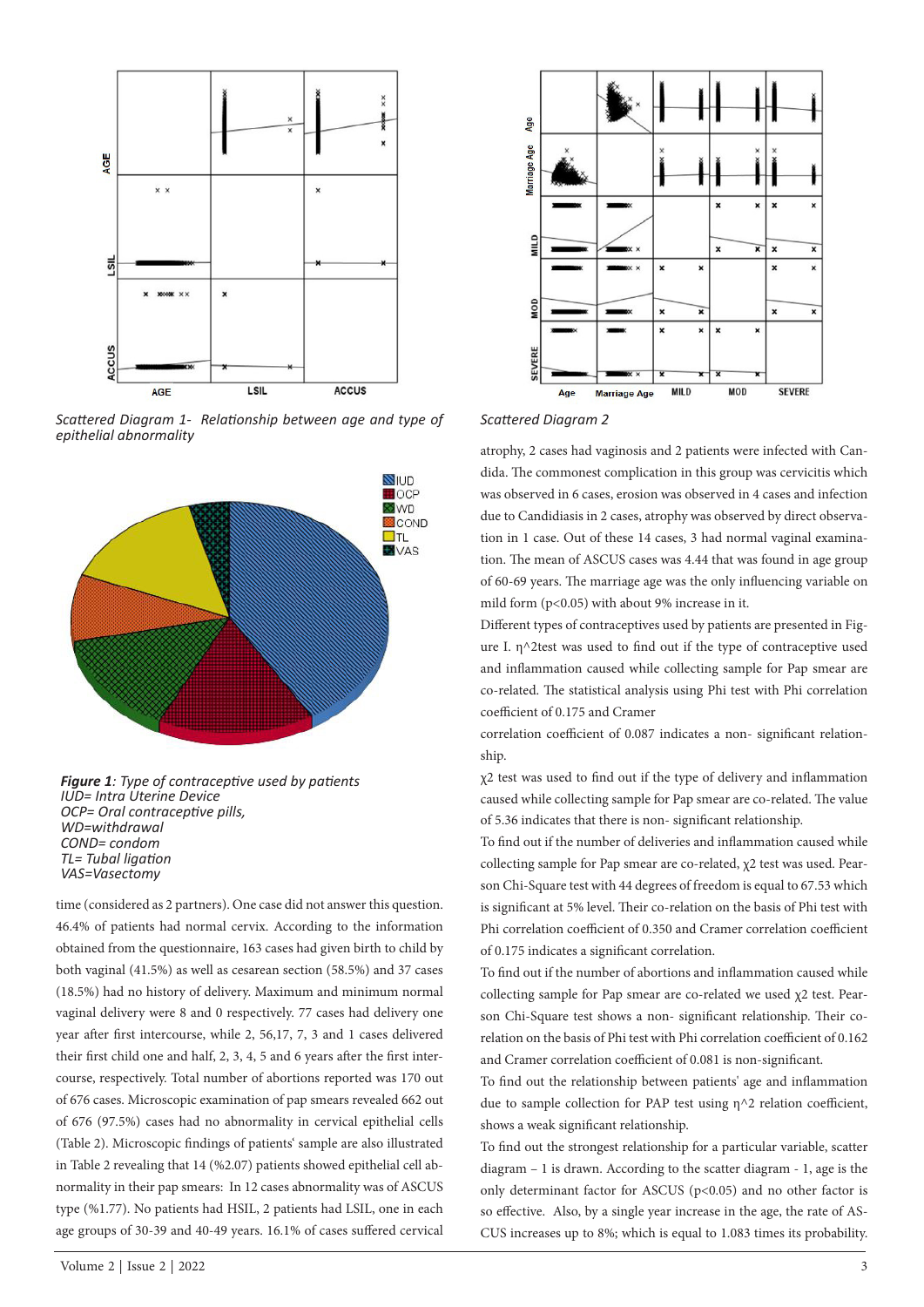Thereby, chance of infection increases by 8 percent for single unit increase in the age. 19.1% of all patients had mild inflammation, 23.8% had moderate and 7.2% suffered severe form of inflammation. Scatter diagram – 2 is drawn to study the correlations between the studied variables and to determine which variables are related. Logistic regression outcome reveals none of the studied variables has any effect on LSIL as the significance value of all the studied variables is more than 0.05. 50.1 percent had normal pap smear.

#### **Discussion**

Cervical cancer with an estimated 604,000 new cases and 342,000 deaths is the fourth cause of cancer death worldwide in 2020 [8]. Globally,528 000 new cases of this cancer were diagnosed in 2012; of these, about 85%, occurred in less developed parts of the world and 266000 women died of it throughout the world. In another word, 231000 women who lived in low- to middle income countries died of this type of cancer. While, only 35 000, or just 1 in 10 women suffering from cervical cancer lived and died in high-income countries [3]. Cervical cancer is one of the preventable cancers involving primary (HPV vaccine) and secondary (screening) preventive measures. More than 30% of women of low middle income countries (LMICs) had received HPV vaccination programs compared with less than 80% of high-income countries [8]. In Iran, this viral infection and its resultant disease has also been reported and nation-wide screening program has been performed since 1980s. In the present study, out of 676 study cases, 97.8% had normal epithelial cell and 46.45 percent cases had normal cervix examination. Only 2.2% of our patients suffered from signs related to epithelial cell abnormality.

According to Majidi et al. (2016) incidence of cervical cancer is low in Iran [9]. Crosbie et al. (2013) estimated average prevalence rate of cervical infection with HPV at a given point, and at any time is about 10·4%, with higher prevalence rate (16·9%) in women younger than 25 years. [2]. In contrast to Crosbie et al s findings, our findings indicate a lower incidence rate as our patients are chosen from low-risk population i.e. almost all are of ASCUS type. In Iran, like many other countries, routine screening for cervical cancer is based on the microscopic examination of smears collected from the cervical mucosa, performed by conventional Pap smear test. Screening by cervical cytology in United States in the mid20th century reduced mortality from squamous cell cervical cancer [10]. More so, it led to increased number of women being identified with HPV-negative, ASCUS-cytology results [11], as is the case in the present study. Whilst cervical cancer, once the most frequent cause of cancer death in women, now ranks 14th for cancer deaths [11]. High-quality screening with cytology (Pap testing) has markedly reduced mortality from squamous cell cervical cancer, which comprises 80–90% of cervical cancers [9-11].

Screening interval that varies between countries, is an important issue. Cervical screening is performed every 3 years in the United States, New Zealand, and Norway, while its interval is 5 years in Denmark, Finland, and the Netherlands [12]. In Iran, annual cervical cancer screening program was performed for age range of 20 to 65 years. Since 2017, it changed to 3 year intervals for women at the age of 30 to 59, following three consecutive normal results. Sawaya and Smith-Mc-Cune (2007) suggested that molecular DNA test performed for HPV

diagnosis every 10 years for women at the age of 35 years and more is preferred as DNA HPV test is a novel and effective screening method [13]. There is no doubt that such screening programs reduce the incidence and mortality rate of cervical cancer, globally [13].

Starting age of screening also varies in different countries. Screening starts at the age of 25 in United Kingdom, France, Italy and Portugal and at the age of 21 in the United States and Canada [12]. Cervical cancer screening in countries like Finland, Korea, the Netherlands and China begins at the age of 30 to 35 years [12]; while according to National Health service, cervical screening program is to be done every three years for women between the age of 25 - 49 years and every five years for women past 50 [14]. In spite of previous recommendation of annual or biannual cervical screening, as it seems that annual screening is of little benefit and leads to increased cost (15), some guidelines in Great Britain, recommended every three years for women under 50, and every five years for those who have passed fifty [14]. In the present study, patients' age ranged from 20 to 79 years. Based on the fact that the incidence of cervical cancer in Iran is low compared to other geographical areas, we recommend three-year interval for healthy women with no history of cytological screening.

#### **Conclusion**

Worldwide, cervical cancer is a common and deadly cancer among women. Screening programs and effective treatment of precancerous lesions are available to treat the patients. In most cases, slow progression of precancerous lesions, are accompanied by abnormal cells which are detected in Pap test. The cervical screening program using the Pap smear procedure has an influencing role in reducing the incidence and mortality rate of invasive cervical cancer in many countries, including Iran. The incidence of cervical cancer is low in Iran although its mortality is remarkable. In Iran, cervical cancer screening program was performed annually in the age range of 20 to 65 previously. Since 2017 screening is performed for women at the age of 30 to 59 at 3 year intervals after three consecutive normal results.

#### **Conflict of interest**

Authors declare no conflict of interest.

#### **Acknowledgments**

Authors thank all patients who cooperated with us in publishing the data.

#### **Reference**

- 1. Petry K U, Wörmann B. Benefits and Risks of Cervical Cancer Screening. Oncol. Res Treat 2014;37(suppl. 3):48–57. DOI: 10.1159/000365059.
- 2. Crosbie EJ, Einstein M H, Franceschi S, Kitchener H C. Human papilloma virus and cervical cancer. Lancet 2013; 382: 889–99.
- 3. WHO. Comprehensive cervical cancer control: a guide to essential practice, 2nd ed. Geneva, 2014.
- 4. Whitlock EP, Vesco KK, Eder M, Lin JS, Senger CA, et al. Liquid based cytology and human papillomavirus testing to screen for cervical cancer: a systematic review for the U.S. Preventive Services Task Force. Ann Intern Med 2011;155:687–697
- 5. Kuabbi IA, Aydomu H, Ik H, Seven A, Yüksel B, et al. Is liquid-based cervical cytology test more effective than conventional pap smear? Eur J Gen Med 2017;14(1):5-8 ISSN:1304-3889 eI-